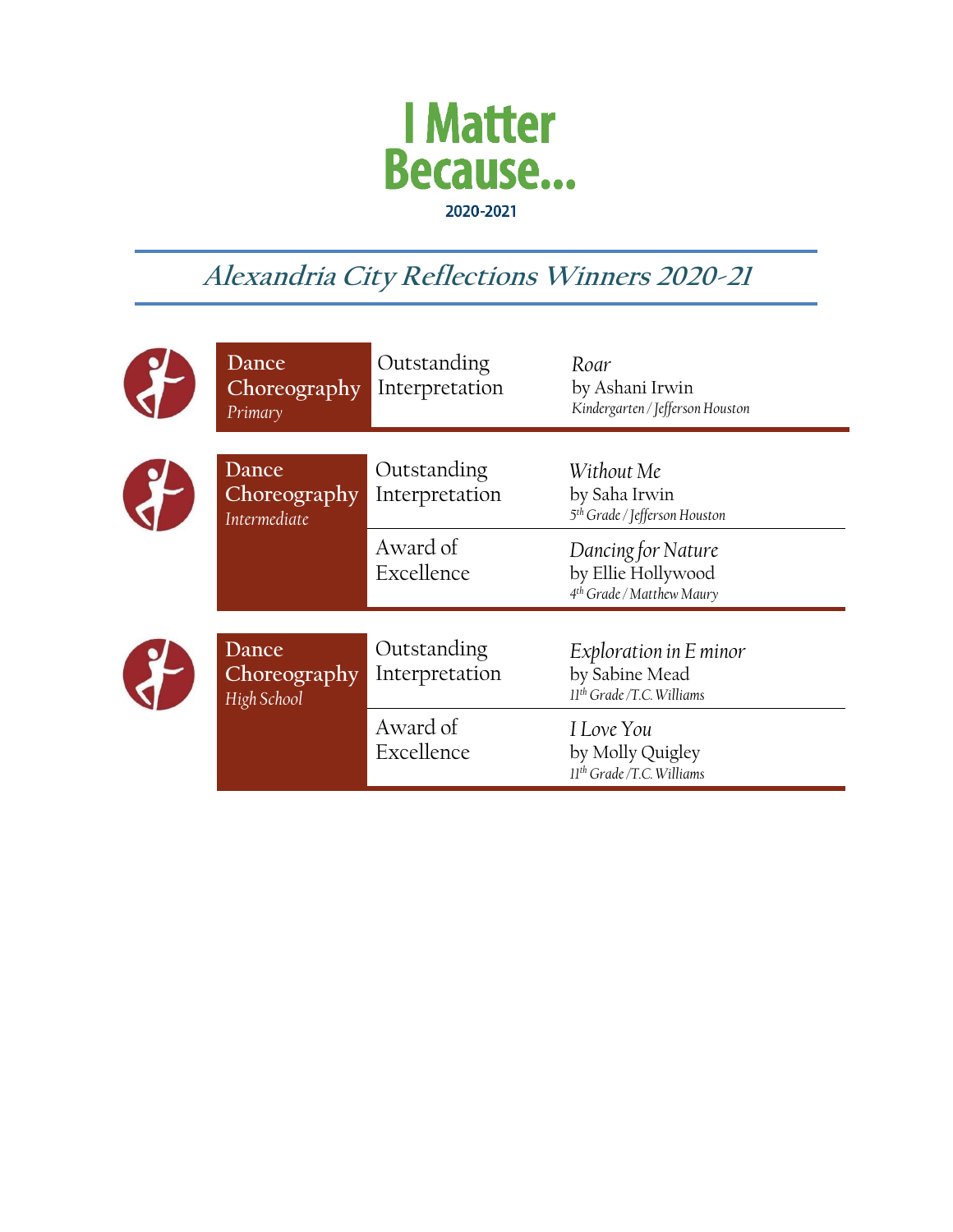

| Film<br>Production<br>Primary      | Outstanding<br>Interpretation | The Basics<br>by Ansel Mangum<br>1st Grade / Jefferson Houston                              |
|------------------------------------|-------------------------------|---------------------------------------------------------------------------------------------|
| Film<br>Production<br>Intermediate | Outstanding<br>Interpretation | I Matter Because Project<br>by Katherine Torres<br>5 <sup>th</sup> Grade / James K. Polk    |
|                                    | Award of<br>Excellence        | I Matter Because I am Human<br>by Auden Mangum<br>4 <sup>th</sup> Grade / Jefferson Houston |
| Film<br>Production<br>Middle       | Outstanding<br>Interpretation | Everyone Matters<br>by Daniel Dawit<br>8 <sup>th</sup> Grade / Francis Hammond              |
| Film<br>Production<br>High School  | Outstanding<br>Interpretation | The Women's March<br>by Eliza Gwin<br>$9th$ Grade / T.C. Williams                           |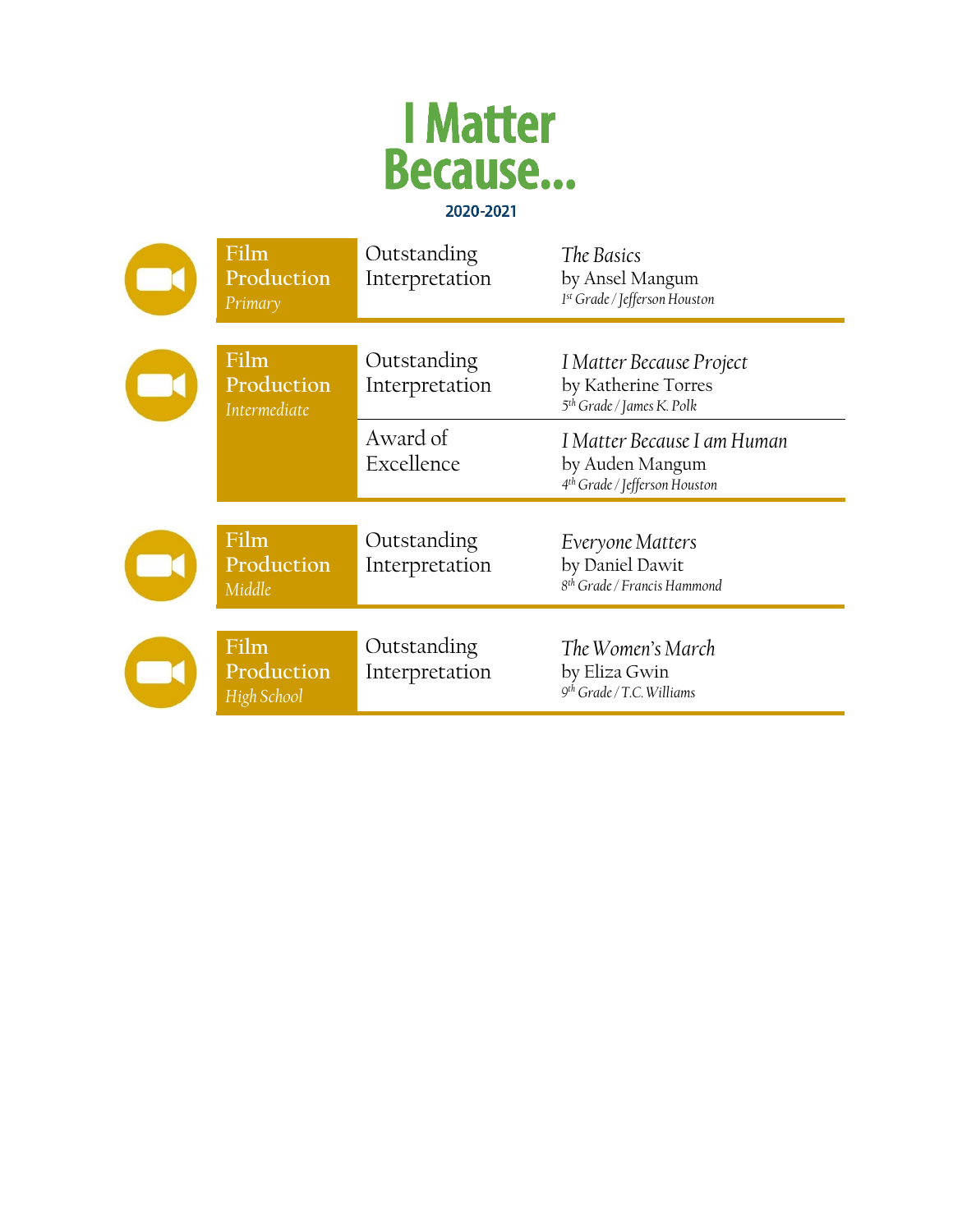



| Literature<br>Primary      | Outstanding<br>Interpretation | Small Ways I Matter<br>by Raya Yellin<br>2 <sup>nd</sup> Grade / Douglas MacArthur               |
|----------------------------|-------------------------------|--------------------------------------------------------------------------------------------------|
|                            | Award of<br>Excellence        | Mad the Matter<br>by Ansel Mangum<br>1st Grade / Jefferson Houston                               |
|                            | Award of Merit                | Why I Matter<br>by Gibran Haiki<br>2 <sup>nd</sup> Grade / James K. Polk                         |
|                            | Honorable Mention             | I matter because I help my family<br>by Anthony Scianna<br>2 <sup>nd</sup> Grade / Matthew Maury |
| Literature<br>Intermediate | Outstanding<br>Interpretation | The World Needs Me<br>by Lorien Kuhn<br>5 <sup>th</sup> Grade / Samuel Tucker                    |
|                            | Award of<br>Excellence        | I am me<br>by Brighid Gorson<br>4 <sup>th</sup> Grade / George Mason                             |
|                            | Award of Merit                | Unique<br>by Walter Reppond-Weisz<br>3rd Grade / Cora Kelly                                      |
| Literature<br>Middle       | Outstanding<br>Interpretation | Stop killing<br>by Nairobi Dillard<br>8 <sup>th</sup> Grade / Jefferson Houston                  |
|                            | Award of<br>Excellence        | Beauty of Yourself<br>by Brooke Hunnicutt<br>6 <sup>th</sup> Grade / Francis Hammond             |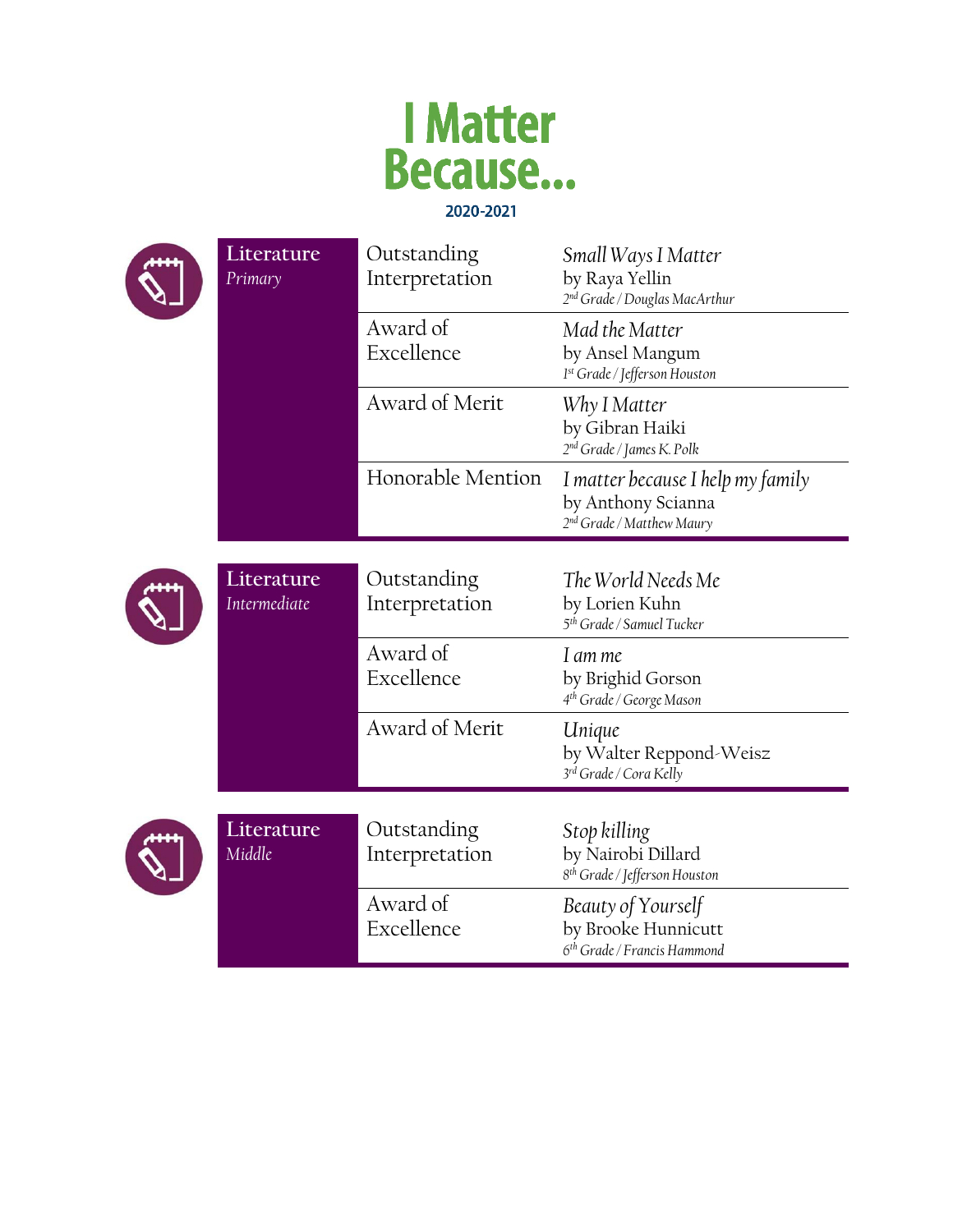



| Literature<br>High School | Outstanding<br>Interpretation | Little Deservings<br>by Helen Cooper<br>11 <sup>th</sup> Grade / T.C. Williams               |
|---------------------------|-------------------------------|----------------------------------------------------------------------------------------------|
|                           | Award of<br>Excellence        | I Am Important But Ignored<br>by Zahra Rahimi<br>9 <sup>th</sup> Grade / T.C. Williams       |
|                           | Award of Merit                | What a Great Price to Be a Woman<br>by Zahra Rahimi<br>9 <sup>th</sup> Grade / T.C. Williams |

|   | <b>Music</b><br>Composition<br>Intermediate | Outstanding<br>Interpretation | The People's Malagueña<br>by Will MacKay<br>4 <sup>th</sup> Grade / Douglas MacArthur     |
|---|---------------------------------------------|-------------------------------|-------------------------------------------------------------------------------------------|
|   |                                             | Award of<br>Excellence        | Even Me<br>by Evelyn Gennarelli<br>5 <sup>th</sup> Grade / Jefferson Houston              |
|   |                                             | Award of Merit                | One Month Is All It Takes<br>by Fiona Hendrixson<br>5 <sup>th</sup> Grade / James K. Polk |
| T | <b>Music</b><br>Composition<br>Middle       | Outstanding<br>Interpretation | Break Through<br>by Lucy Hunnicutt<br>6 <sup>th</sup> Grade / Francis Hammond             |
|   | <b>Music</b><br>Composition<br>High School  | Outstanding<br>Interpretation | On My Sleeve<br>by Ellie Lo<br>$11th$ Grade / T.C. Williams                               |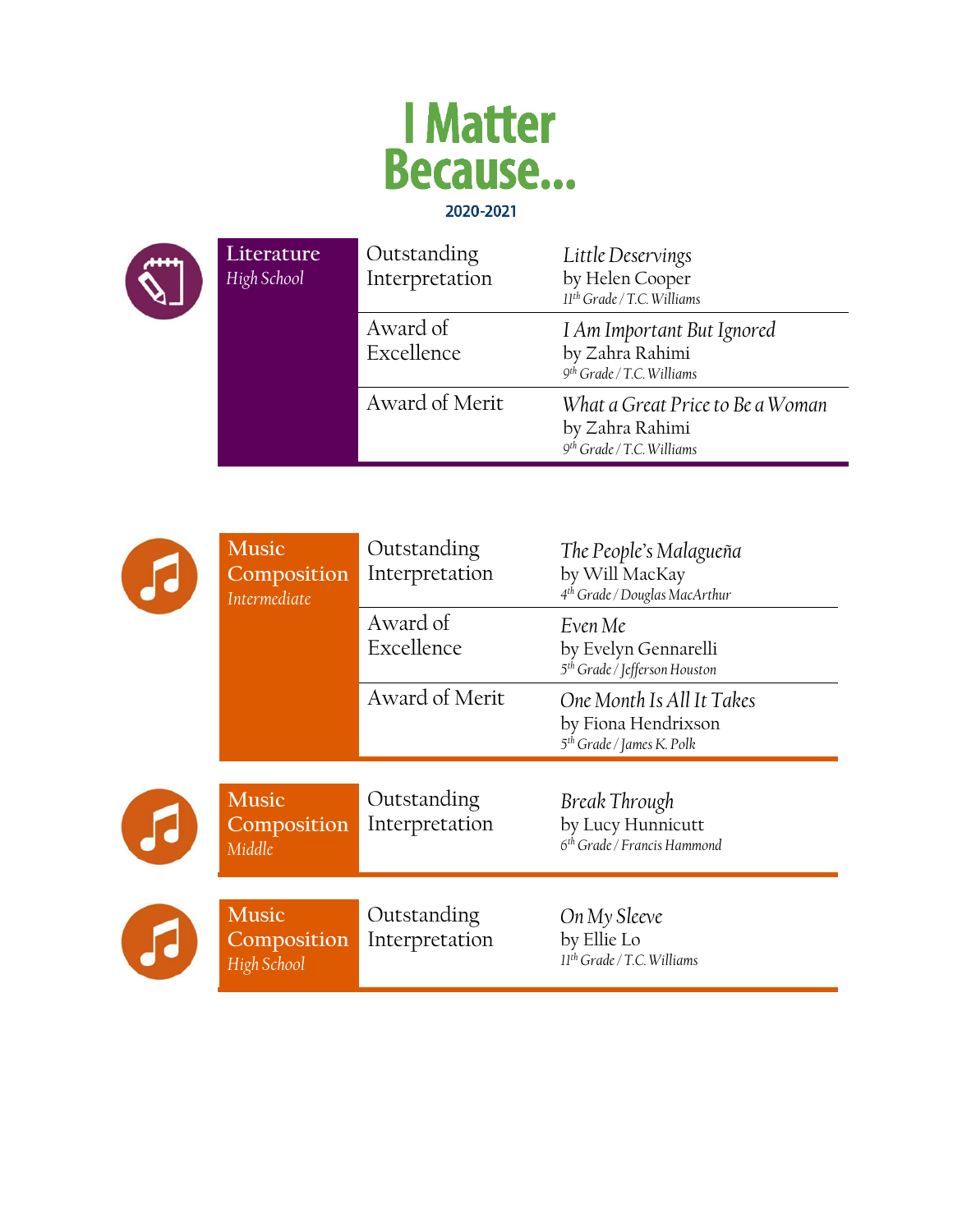

| Photography<br>Primary      | Outstanding<br>Interpretation | No Sickness<br>by Ansel Mangum<br>1st Grade / Jefferson Houston                   |
|-----------------------------|-------------------------------|-----------------------------------------------------------------------------------|
| Photography<br>Intermediate | Outstanding<br>Interpretation | Many Mini Me's<br>by Walter Reppond-Weisz<br>3rd Grade / Cora Kelly               |
|                             | Award of<br>Excellence        | The Natural World<br>by Gemma Cordts<br>4 <sup>th</sup> Grade / Jefferson Houston |
|                             | Award of Merit                | Community Helper<br>by James Vetrini<br>3rd Grade / Matthew Maury                 |
| Photography<br>Middle       | Outstanding<br>Interpretation | We Matter<br>by Daniel Dawit<br>8 <sup>th</sup> Grade / Francis Hammond           |
| Photography<br>High School  | Outstanding<br>Interpretation | Today<br>by Katherine Radt<br>$10^{th}$ Grade / T.C. Williams                     |
|                             | Award of<br>Excellence        | I am a Bee<br>by Abigail Altenburg<br>$9th$ Grade / T.C. Williams                 |
|                             | Award of Merit                | Mask Up<br>by Abigail Altenburg<br>9 <sup>th</sup> Grade / T.C. Williams          |
|                             | Honorable Mention             | Iam water<br>by Abigail Altenburg<br>$9th$ Grade / T.C. Williams                  |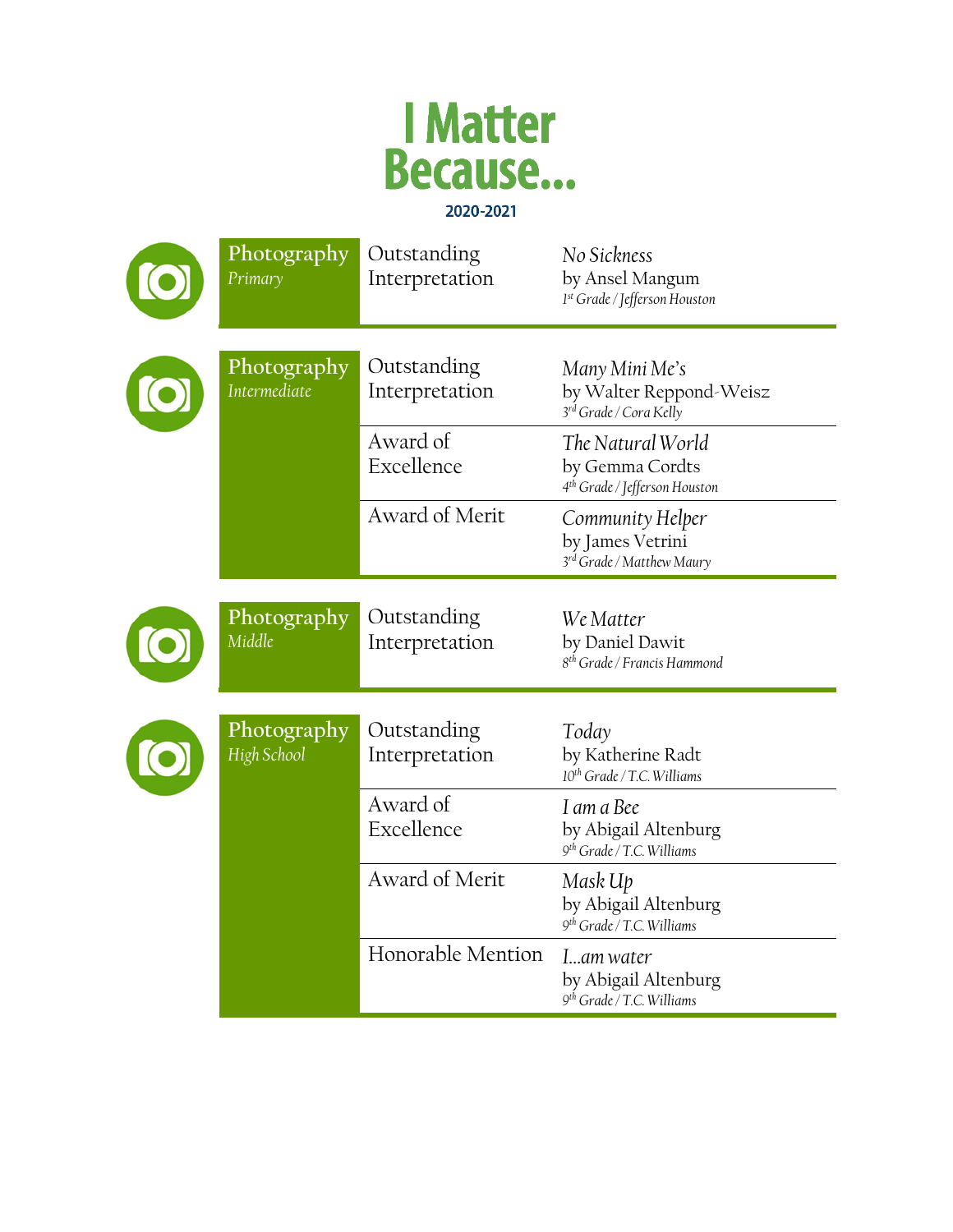



| Visual Arts<br>Primary             | Outstanding<br>Interpretation | Drawing<br>by Amaniah Retta<br>2 <sup>nd</sup> Grade / James K. Polk                                  |
|------------------------------------|-------------------------------|-------------------------------------------------------------------------------------------------------|
|                                    | Award of<br>Excellence        | Naevia Helping the World<br>by Naevia Thompson<br>1st Grade / Samuel Tucker                           |
|                                    | Award of Merit                | The Heart Shield<br>by Charlotte Dines<br>2 <sup>nd</sup> Grade / Douglas MacArthur                   |
| <b>Visual Arts</b><br>Intermediate | Outstanding<br>Interpretation | The Community Garden<br>by Hailey Kerr<br>5 <sup>th</sup> Grade / Douglas MacArthur                   |
|                                    | Award of<br>Excellence        | Untitled<br>by Megha Munipalla<br>5 <sup>th</sup> Grade / Matthew Maury                               |
|                                    | Award of Merit                | Floating Ideas<br>by Madison Day<br>5 <sup>th</sup> Grade / Samuel Tucker                             |
|                                    | Honorable Mention             | Pink Hair<br>by Lincoln Whitney<br>5 <sup>th</sup> Grade / James K. Polk                              |
| <b>Visual Arts</b><br>Middle       | Outstanding<br>Interpretation | I matter<br>by Makayla Crenshaw<br>7 <sup>th</sup> Grade / Jefferson Houston                          |
|                                    | Award of<br>Excellence        | I matter because I will save the Earth<br>by Mursal Latifi<br>6 <sup>th</sup> Grade / Francis Hammond |